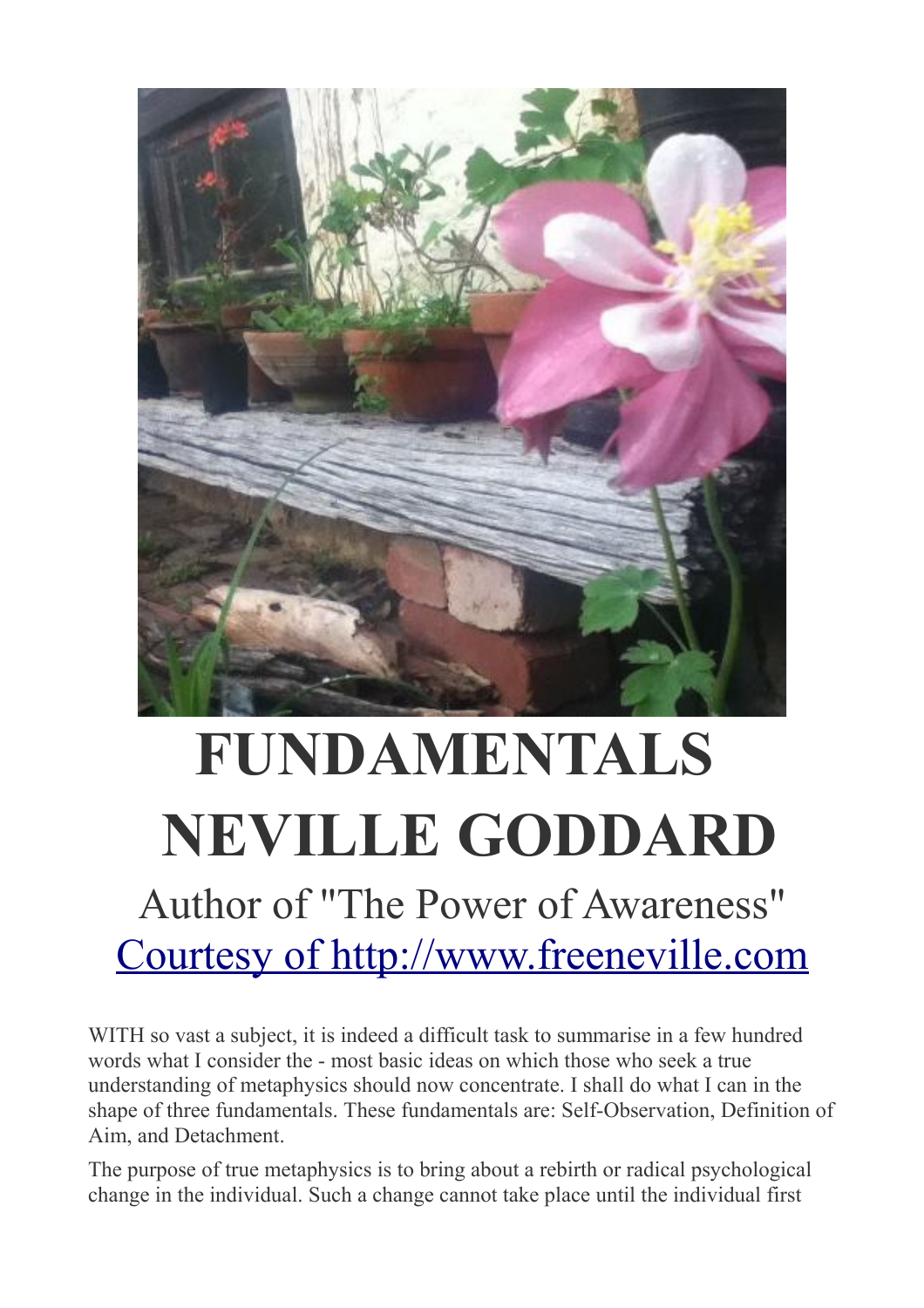discovers the self that he would change. This discovery can be made only through an uncritical observation of his reactions to life. The sum total of these reactions defines the individual's state of consciousness, and it is the individual's state of consciousness that attracts the situations and circumstances of his life.

So the starting point of true metaphysics, on its practical side, is self-observation in order to discover one's reactions to life, reactions that form one's secret self - the cause of the phenomena of life. With Emerson, I accept the fact that "Man surrounds himself with the true image of himself . . . what we are, that only can we see." There is a definite connection between what is outer and what is inner in man, and it is ever our inner states that attract our outer life. Therefore, the individual must always start with himself. It is one's self that must be changed.

Man, in his blindness, is quite satisfied with himself, but heartily dislikes the circumstances and situations of his life. He feels this way, not knowing that the cause of his displeasure lies not in the condition nor the person with whom he is displeased, but in the very self he likes so much. Not realising that "he surrounds himself with the true image of himself" and that "what he is, that only can he see," he is shocked when he discovers that it has always been his own deceitfulness that made him suspicious of others.

Self-observation would reveal this deceitful one in all of us; and this one must be accepted before there can be any transformation of ourselves. At this moment, try to notice your inner state. To what thoughts are you consenting? With what feelings are you identified? You must be ever careful where you are within yourself.

Most of its think that we are kind and loving, generous and tolerant, forgiving and noble; but an uncritical observation of our reactions to life will reveal a self that is not at all kind and loving, generous and tolerant, forgiving and noble. And it is this self that we must first accept and then set about to change. Rebirth depends on inner work on one's self. No one can be reborn without changing this self. Any time that an entirely new set of reactions enters into a person's life, a change of consciousness has taken place, a spiritual rebirth has occurred.

Having discovered, through an uncritical observation of your reactions to life, a self that must be changed, you must now formulate an aim. That is, you must define the one you would like to be instead of the one you truly are in secret. With this aim clearly defined, you must, throughout your conscious waking day, notice your every reaction in regard to this aim.

The reason for this is that everyone lives in a definite state of consciousness, which state of consciousness we have already described as the sum total of his reactions to life. Therefore, in defining an aim, you are defining a state of consciousness, which, like all states of consciousness, must have its reactions to life. For example: if a rumour or an idle remark could cause an anxious reaction in one person and no reaction in another, this is positive proof that the two people are living in two different states of consciousness.